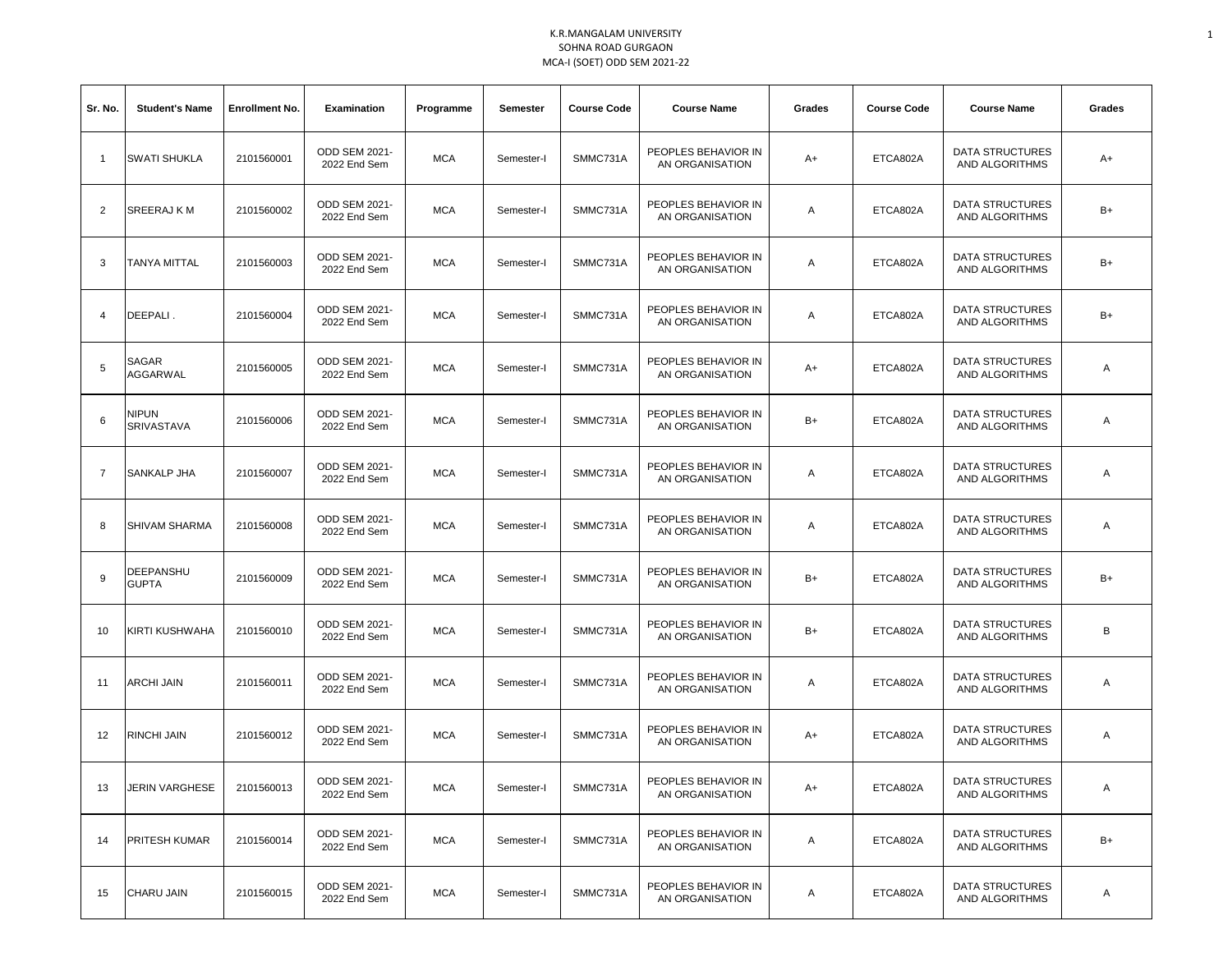| Sr. No. | <b>Student's Name</b> | <b>Enrollment No.</b> | <b>Examination</b>                   | Programme  | <b>Semester</b> | <b>Course Code</b> | <b>Course Name</b>                     | Grades | <b>Course Code</b> | <b>Course Name</b>                       | Grades       |
|---------|-----------------------|-----------------------|--------------------------------------|------------|-----------------|--------------------|----------------------------------------|--------|--------------------|------------------------------------------|--------------|
| 16      | <b>SANSKAR TYAGI</b>  | 2101560016            | <b>ODD SEM 2021-</b><br>2022 End Sem | <b>MCA</b> | Semester-I      | SMMC731A           | PEOPLES BEHAVIOR IN<br>AN ORGANISATION | $B+$   | ETCA802A           | <b>DATA STRUCTURES</b><br>AND ALGORITHMS | P            |
| 17      | <b>AMAR SINGH</b>     | 2101560017            | <b>ODD SEM 2021-</b><br>2022 End Sem | <b>MCA</b> | Semester-I      | SMMC731A           | PEOPLES BEHAVIOR IN<br>AN ORGANISATION | Α      | ETCA802A           | <b>DATA STRUCTURES</b><br>AND ALGORITHMS | $B+$         |
| 18      | Devendra Kumar        | 2101560018            | <b>ODD SEM 2021-</b><br>2022 End Sem | <b>MCA</b> | Semester-I      | SMMC731A           | PEOPLES BEHAVIOR IN<br>AN ORGANISATION | Α      | ETCA802A           | <b>DATA STRUCTURES</b><br>AND ALGORITHMS | $B+$         |
| 19      | Apoorva Shaw          | 2101560019            | ODD SEM 2021-<br>2022 End Sem        | <b>MCA</b> | Semester-I      | SMMC731A           | PEOPLES BEHAVIOR IN<br>AN ORGANISATION | Α      | ETCA802A           | <b>DATA STRUCTURES</b><br>AND ALGORITHMS | $A+$         |
| 20      | <b>KAJAL</b> sehrawat | 2101560020            | <b>ODD SEM 2021-</b><br>2022 End Sem | <b>MCA</b> | Semester-I      | SMMC731A           | PEOPLES BEHAVIOR IN<br>AN ORGANISATION | A+     | ETCA802A           | <b>DATA STRUCTURES</b><br>AND ALGORITHMS | $B+$         |
| 21      | Vipul kaushik         | 2101560021            | ODD SEM 2021-<br>2022 End Sem        | <b>MCA</b> | Semester-I      | SMMC731A           | PEOPLES BEHAVIOR IN<br>AN ORGANISATION | $A+$   | ETCA802A           | <b>DATA STRUCTURES</b><br>AND ALGORITHMS | $B+$         |
| 22      | vinay saini           | 2101560022            | <b>ODD SEM 2021-</b><br>2022 End Sem | <b>MCA</b> | Semester-I      | SMMC731A           | PEOPLES BEHAVIOR IN<br>AN ORGANISATION | A      | ETCA802A           | <b>DATA STRUCTURES</b><br>AND ALGORITHMS | $B+$         |
| 23      | Akshay sharma         | 2101560023            | <b>ODD SEM 2021-</b><br>2022 End Sem | <b>MCA</b> | Semester-I      | SMMC731A           | PEOPLES BEHAVIOR IN<br>AN ORGANISATION | Α      | ETCA802A           | <b>DATA STRUCTURES</b><br>AND ALGORITHMS | $\mathsf{C}$ |
| 24      | Akash Kumar           | 2101560024            | <b>ODD SEM 2021-</b><br>2022 End Sem | <b>MCA</b> | Semester-I      | SMMC731A           | PEOPLES BEHAVIOR IN<br>AN ORGANISATION | Α      | ETCA802A           | <b>DATA STRUCTURES</b><br>AND ALGORITHMS | $B+$         |
| 25      | Reshma Kumari         | 2101560025            | <b>ODD SEM 2021-</b><br>2022 End Sem | <b>MCA</b> | Semester-I      | SMMC731A           | PEOPLES BEHAVIOR IN<br>AN ORGANISATION | Α      | ETCA802A           | <b>DATA STRUCTURES</b><br>AND ALGORITHMS | $B+$         |
| 26      | Dhruy Sharma          | 2101560026            | ODD SEM 2021-<br>2022 End Sem        | <b>MCA</b> | Semester-I      | SMMC731A           | PEOPLES BEHAVIOR IN<br>AN ORGANISATION | A      | ETCA802A           | <b>DATA STRUCTURES</b><br>AND ALGORITHMS | В            |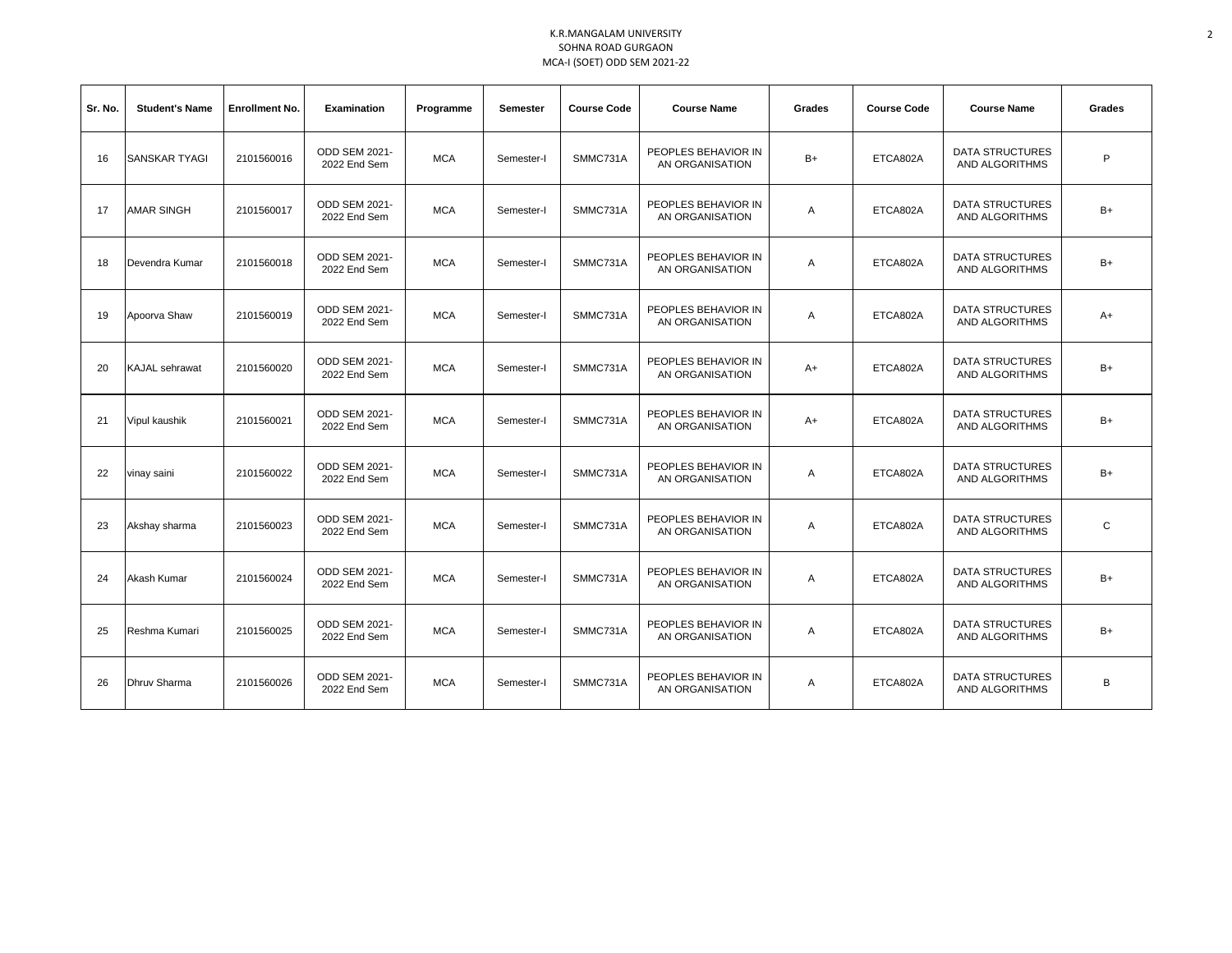| Sr. No.        | <b>Student's Name</b>            | <b>Enrollment No.</b> | <b>Examination</b>                   | Programme  | Semester   | <b>Course Code</b> | <b>Course Name</b>                                          | Grades | <b>Course Code</b> | <b>Course Name</b>                                              | Grades |
|----------------|----------------------------------|-----------------------|--------------------------------------|------------|------------|--------------------|-------------------------------------------------------------|--------|--------------------|-----------------------------------------------------------------|--------|
| $\overline{1}$ | <b>SWATI SHUKLA</b>              | 2101560001            | ODD SEM 2021-<br>2022 End Sem        | MCA        | Semester-I | ETCA807A           | INTRODUCTION TO DATABASE<br>MANAGEMENT SYSTEM               | A+     | ETCA851A           | INTRODUCTION TO DATABASE<br><b>MANAGEMENT SYSTEM LAB</b>        | A+     |
| 2              | SREERAJ K M                      | 2101560002            | <b>ODD SEM 2021-</b><br>2022 End Sem | <b>MCA</b> | Semester-I | ETCA807A           | INTRODUCTION TO DATABASE<br>MANAGEMENT SYSTEM               | В      | ETCA851A           | INTRODUCTION TO DATABASE<br>MANAGEMENT SYSTEM LAB               | $B+$   |
| 3              | TANYA MITTAL                     | 2101560003            | ODD SEM 2021-<br>2022 End Sem        | <b>MCA</b> | Semester-I | ETCA807A           | <b>INTRODUCTION TO DATABASE</b><br><b>MANAGEMENT SYSTEM</b> | B+     | ETCA851A           | INTRODUCTION TO DATABASE<br>MANAGEMENT SYSTEM LAB               | B+     |
| $\overline{4}$ | DEEPALI.                         | 2101560004            | ODD SEM 2021-<br>2022 End Sem        | <b>MCA</b> | Semester-I | ETCA807A           | INTRODUCTION TO DATABASE<br>MANAGEMENT SYSTEM               | $B+$   | ETCA851A           | INTRODUCTION TO DATABASE<br>MANAGEMENT SYSTEM LAB               | B+     |
| 5              | SAGAR<br>AGGARWAL                | 2101560005            | ODD SEM 2021-<br>2022 End Sem        | MCA        | Semester-I | ETCA807A           | <b>INTRODUCTION TO DATABASE</b><br>MANAGEMENT SYSTEM        | A+     | ETCA851A           | INTRODUCTION TO DATABASE<br>MANAGEMENT SYSTEM LAB               | A+     |
| 6              | <b>NIPUN</b><br>SRIVASTAVA       | 2101560006            | ODD SEM 2021-<br>2022 End Sem        | <b>MCA</b> | Semester-I | ETCA807A           | <b>INTRODUCTION TO DATABASE</b><br>MANAGEMENT SYSTEM        | Α      | ETCA851A           | <b>INTRODUCTION TO DATABASE</b><br><b>MANAGEMENT SYSTEM LAB</b> | A+     |
| 7              | SANKALP JHA                      | 2101560007            | ODD SEM 2021-<br>2022 End Sem        | <b>MCA</b> | Semester-I | ETCA807A           | <b>INTRODUCTION TO DATABASE</b><br><b>MANAGEMENT SYSTEM</b> | Α      | ETCA851A           | INTRODUCTION TO DATABASE<br>MANAGEMENT SYSTEM LAB               | A+     |
| 8              | <b>SHIVAM SHARMA</b>             | 2101560008            | ODD SEM 2021-<br>2022 End Sem        | <b>MCA</b> | Semester-I | ETCA807A           | <b>INTRODUCTION TO DATABASE</b><br>MANAGEMENT SYSTEM        | Α      | ETCA851A           | INTRODUCTION TO DATABASE<br>MANAGEMENT SYSTEM LAB               | Α      |
| 9              | <b>DEEPANSHU</b><br><b>GUPTA</b> | 2101560009            | ODD SEM 2021-<br>2022 End Sem        | MCA        | Semester-I | ETCA807A           | INTRODUCTION TO DATABASE<br>MANAGEMENT SYSTEM               | A+     | ETCA851A           | INTRODUCTION TO DATABASE<br>MANAGEMENT SYSTEM LAB               | Α      |
| 10             | KIRTI KUSHWAHA                   | 2101560010            | ODD SEM 2021-<br>2022 End Sem        | <b>MCA</b> | Semester-I | ETCA807A           | INTRODUCTION TO DATABASE<br>MANAGEMENT SYSTEM               | $B+$   | ETCA851A           | INTRODUCTION TO DATABASE<br>MANAGEMENT SYSTEM LAB               | $B+$   |
| 11             | ARCHI JAIN                       | 2101560011            | ODD SEM 2021-<br>2022 End Sem        | <b>MCA</b> | Semester-I | ETCA807A           | INTRODUCTION TO DATABASE<br>MANAGEMENT SYSTEM               | Α      | ETCA851A           | INTRODUCTION TO DATABASE<br>MANAGEMENT SYSTEM LAB               | Α      |
| 12             | RINCHI JAIN                      | 2101560012            | ODD SEM 2021-<br>2022 End Sem        | <b>MCA</b> | Semester-I | ETCA807A           | <b>INTRODUCTION TO DATABASE</b><br>MANAGEMENT SYSTEM        | Α      | ETCA851A           | INTRODUCTION TO DATABASE<br>MANAGEMENT SYSTEM LAB               | Α      |
| 13             | <b>JERIN VARGHESE</b>            | 2101560013            | <b>ODD SEM 2021-</b><br>2022 End Sem | MCA        | Semester-I | ETCA807A           | INTRODUCTION TO DATABASE<br>MANAGEMENT SYSTEM               | Α      | ETCA851A           | INTRODUCTION TO DATABASE<br>MANAGEMENT SYSTEM LAB               | A+     |
| 14             | <b>PRITESH KUMAR</b>             | 2101560014            | <b>ODD SEM 2021-</b><br>2022 End Sem | <b>MCA</b> | Semester-I | ETCA807A           | INTRODUCTION TO DATABASE<br>MANAGEMENT SYSTEM               | $B+$   | ETCA851A           | INTRODUCTION TO DATABASE<br><b>MANAGEMENT SYSTEM LAB</b>        | B+     |
| 15             | <b>CHARU JAIN</b>                | 2101560015            | ODD SEM 2021-<br>2022 End Sem        | <b>MCA</b> | Semester-I | ETCA807A           | <b>INTRODUCTION TO DATABASE</b><br>MANAGEMENT SYSTEM        | $B+$   | ETCA851A           | INTRODUCTION TO DATABASE<br>MANAGEMENT SYSTEM LAB               | B+     |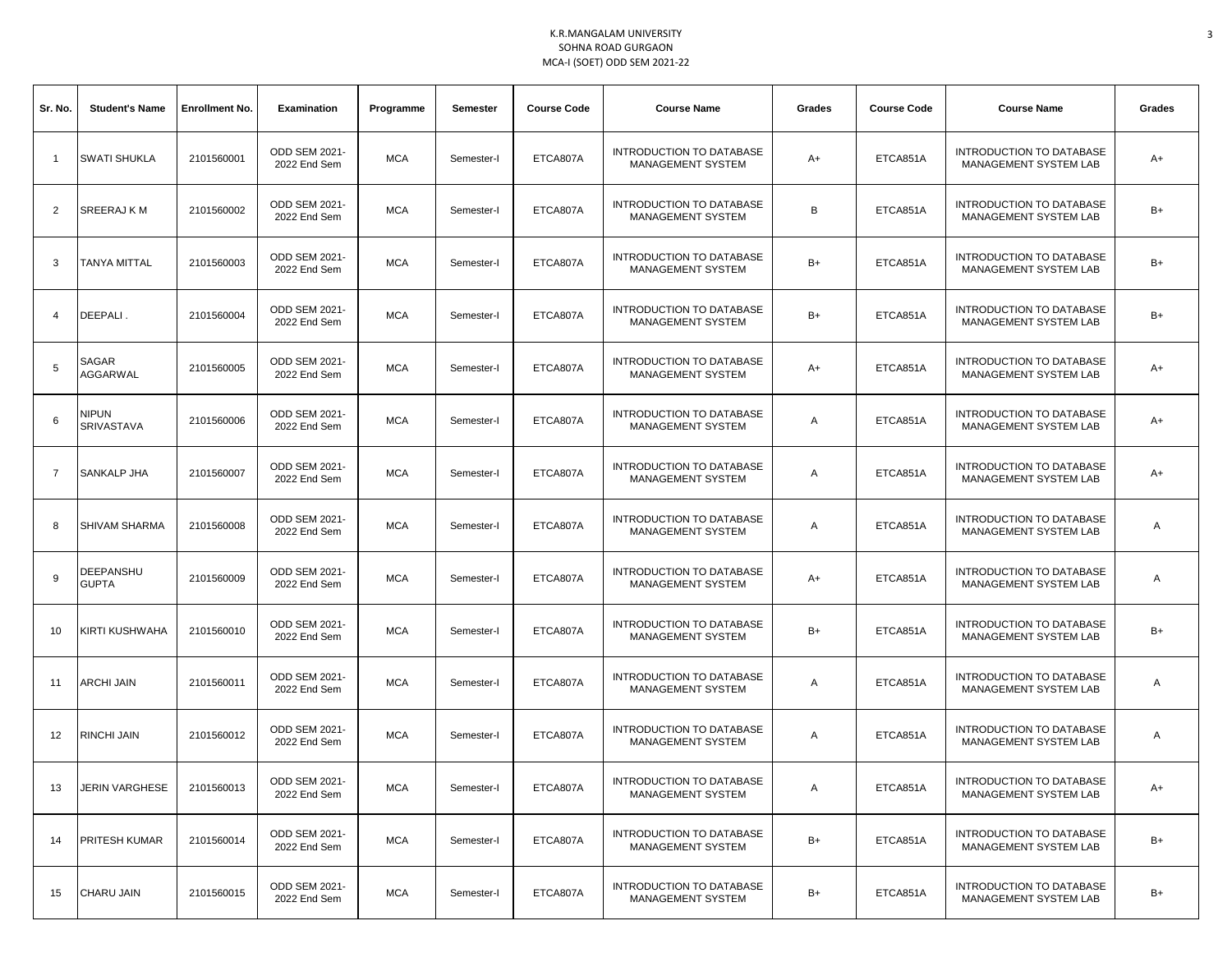| Sr. No. | <b>Student's Name</b> | <b>Enrollment No.</b> | <b>Examination</b>                   | Programme  | <b>Semester</b> | <b>Course Code</b> | <b>Course Name</b>                                          | Grades<br><b>Course Code</b><br><b>Course Name</b> |          |                                                          | Grades |
|---------|-----------------------|-----------------------|--------------------------------------|------------|-----------------|--------------------|-------------------------------------------------------------|----------------------------------------------------|----------|----------------------------------------------------------|--------|
| 16      | <b>ISANSKAR TYAGI</b> | 2101560016            | <b>ODD SEM 2021-</b><br>2022 End Sem | <b>MCA</b> | Semester-I      | ETCA807A           | <b>INTRODUCTION TO DATABASE</b><br>MANAGEMENT SYSTEM        | B+                                                 | ETCA851A | <b>INTRODUCTION TO DATABASE</b><br>MANAGEMENT SYSTEM LAB | A      |
| 17      | <b>AMAR SINGH</b>     | 2101560017            | <b>ODD SEM 2021-</b><br>2022 End Sem | <b>MCA</b> | Semester-I      | ETCA807A           | <b>INTRODUCTION TO DATABASE</b><br>MANAGEMENT SYSTEM        | F.                                                 | ETCA851A | <b>INTRODUCTION TO DATABASE</b><br>MANAGEMENT SYSTEM LAB | $B+$   |
| 18      | Devendra Kumar        | 2101560018            | <b>ODD SEM 2021-</b><br>2022 End Sem | <b>MCA</b> | Semester-I      | ETCA807A           | <b>INTRODUCTION TO DATABASE</b><br>MANAGEMENT SYSTEM        | F.                                                 | ETCA851A | <b>INTRODUCTION TO DATABASE</b><br>MANAGEMENT SYSTEM LAB | $B+$   |
| 19      | Apoorva Shaw          | 2101560019            | ODD SEM 2021-<br>2022 End Sem        | <b>MCA</b> | Semester-I      | ETCA807A           | <b>INTRODUCTION TO DATABASE</b><br>MANAGEMENT SYSTEM        | $B+$                                               | ETCA851A | INTRODUCTION TO DATABASE<br>MANAGEMENT SYSTEM LAB        | $B+$   |
| 20      | <b>KAJAL</b> sehrawat | 2101560020            | ODD SEM 2021-<br>2022 End Sem        | <b>MCA</b> | Semester-I      | ETCA807A           | <b>INTRODUCTION TO DATABASE</b><br><b>MANAGEMENT SYSTEM</b> | $B+$                                               | ETCA851A | INTRODUCTION TO DATABASE<br><b>MANAGEMENT SYSTEM LAB</b> | Α      |
| 21      | Vipul kaushik         | 2101560021            | ODD SEM 2021-<br>2022 End Sem        | <b>MCA</b> | Semester-I      | ETCA807A           | INTRODUCTION TO DATABASE<br><b>MANAGEMENT SYSTEM</b>        | $B+$                                               | ETCA851A | INTRODUCTION TO DATABASE<br><b>MANAGEMENT SYSTEM LAB</b> | $B+$   |
| 22      | vinay saini           | 2101560022            | <b>ODD SEM 2021-</b><br>2022 End Sem | <b>MCA</b> | Semester-I      | ETCA807A           | <b>INTRODUCTION TO DATABASE</b><br>MANAGEMENT SYSTEM        | B+                                                 | ETCA851A | <b>INTRODUCTION TO DATABASE</b><br>MANAGEMENT SYSTEM LAB | $B+$   |
| 23      | Akshay sharma         | 2101560023            | <b>ODD SEM 2021-</b><br>2022 End Sem | <b>MCA</b> | Semester-I      | ETCA807A           | <b>INTRODUCTION TO DATABASE</b><br>MANAGEMENT SYSTEM        | $B+$                                               | ETCA851A | INTRODUCTION TO DATABASE<br>MANAGEMENT SYSTEM LAB        | $B+$   |
| 24      | Akash Kumar           | 2101560024            | <b>ODD SEM 2021-</b><br>2022 End Sem | <b>MCA</b> | Semester-I      | ETCA807A           | <b>INTRODUCTION TO DATABASE</b><br>MANAGEMENT SYSTEM        | B                                                  | ETCA851A | <b>INTRODUCTION TO DATABASE</b><br>MANAGEMENT SYSTEM LAB | В      |
| 25      | Reshma Kumari         | 2101560025            | <b>ODD SEM 2021-</b><br>2022 End Sem | <b>MCA</b> | Semester-I      | ETCA807A           | <b>INTRODUCTION TO DATABASE</b><br>MANAGEMENT SYSTEM        | $B+$                                               | ETCA851A | <b>INTRODUCTION TO DATABASE</b><br>MANAGEMENT SYSTEM LAB | $B+$   |
| 26      | <b>Dhruv Sharma</b>   | 2101560026            | <b>ODD SEM 2021-</b><br>2022 End Sem | <b>MCA</b> | Semester-I      | ETCA807A           | <b>INTRODUCTION TO DATABASE</b><br><b>MANAGEMENT SYSTEM</b> | F.                                                 | ETCA851A | <b>INTRODUCTION TO DATABASE</b><br>MANAGEMENT SYSTEM LAB | B      |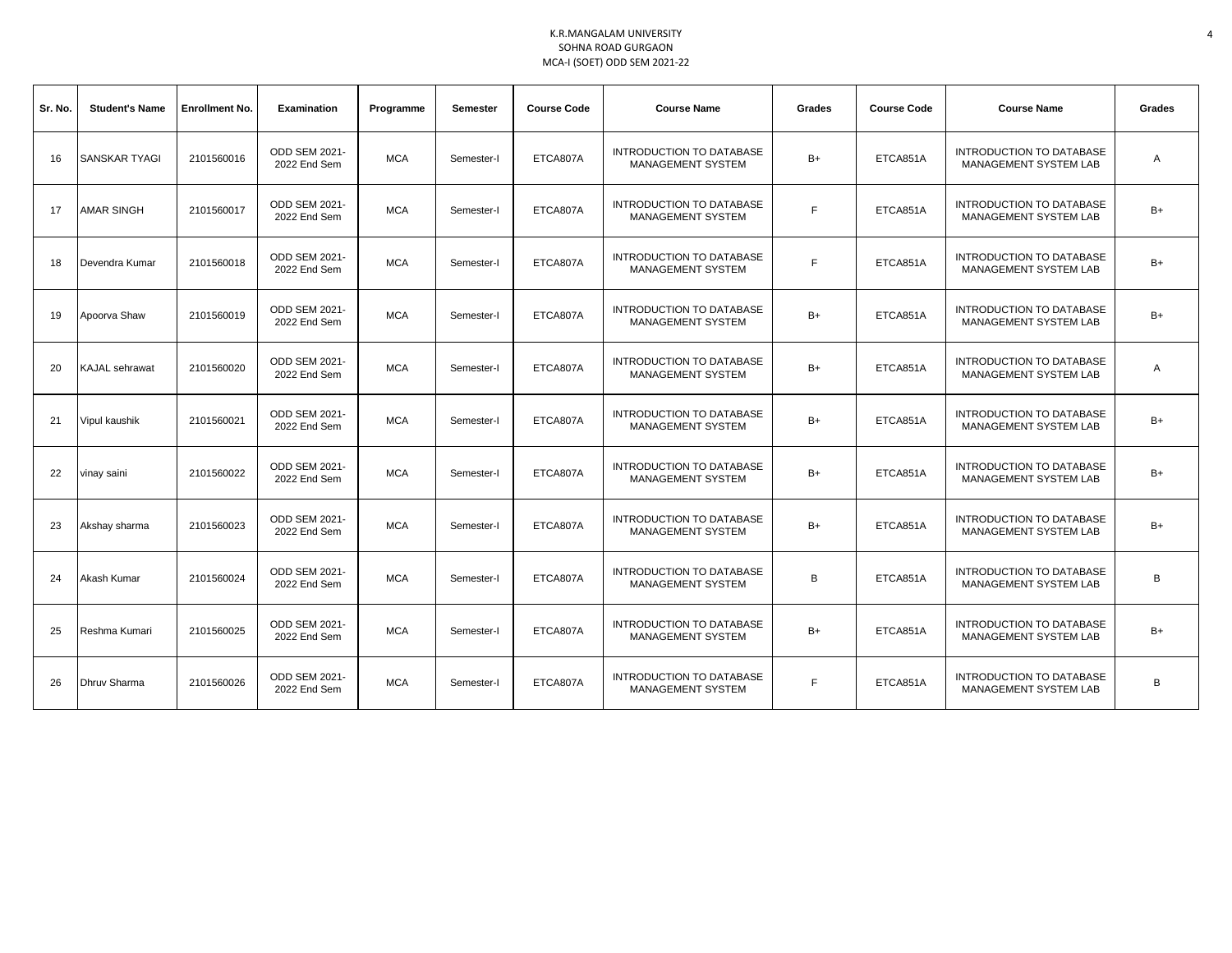| Sr. No.        | <b>Student's Name</b>             | <b>Enrollment No.</b> | Examination                          | Programme  | <b>Semester</b> | <b>Course Code</b> | <b>Course Name</b>                              | Grades  | <b>Course Code</b> | <b>Course Name</b>                            | Grades |
|----------------|-----------------------------------|-----------------------|--------------------------------------|------------|-----------------|--------------------|-------------------------------------------------|---------|--------------------|-----------------------------------------------|--------|
| $\mathbf{1}$   | <b>SWATI SHUKLA</b>               | 2101560001            | <b>ODD SEM 2021-</b><br>2022 End Sem | <b>MCA</b> | Semester-I      | ETCS601A           | MATHEMATICAL FOUNDATIONS<br>OF COMPUTER SCIENCE | $\circ$ | ETCA853A           | PROBLEM SOLVING AND<br>PYTHON PROGRAMMING LAB | Α      |
| 2              | <b>SREERAJ K M</b>                | 2101560002            | <b>ODD SEM 2021-</b><br>2022 End Sem | <b>MCA</b> | Semester-I      | ETCS601A           | MATHEMATICAL FOUNDATIONS<br>OF COMPUTER SCIENCE | Α       | ETCA853A           | PROBLEM SOLVING AND<br>PYTHON PROGRAMMING LAB | Α      |
| 3              | <b>TANYA MITTAL</b>               | 2101560003            | <b>ODD SEM 2021-</b><br>2022 End Sem | <b>MCA</b> | Semester-I      | ETCS601A           | MATHEMATICAL FOUNDATIONS<br>OF COMPUTER SCIENCE | $B+$    | ETCA853A           | PROBLEM SOLVING AND<br>PYTHON PROGRAMMING LAB | Α      |
| 4              | DEEPALI.                          | 2101560004            | <b>ODD SEM 2021-</b><br>2022 End Sem | <b>MCA</b> | Semester-I      | ETCS601A           | MATHEMATICAL FOUNDATIONS<br>OF COMPUTER SCIENCE | Α       | ETCA853A           | PROBLEM SOLVING AND<br>PYTHON PROGRAMMING LAB | Α      |
| 5              | SAGAR<br>AGGARWAL                 | 2101560005            | ODD SEM 2021-<br>2022 End Sem        | <b>MCA</b> | Semester-I      | ETCS601A           | MATHEMATICAL FOUNDATIONS<br>OF COMPUTER SCIENCE | $\circ$ | ETCA853A           | PROBLEM SOLVING AND<br>PYTHON PROGRAMMING LAB | Α      |
| 6              | <b>NIPUN</b><br><b>SRIVASTAVA</b> | 2101560006            | <b>ODD SEM 2021-</b><br>2022 End Sem | <b>MCA</b> | Semester-I      | ETCS601A           | MATHEMATICAL FOUNDATIONS<br>OF COMPUTER SCIENCE | Α       | ETCA853A           | PROBLEM SOLVING AND<br>PYTHON PROGRAMMING LAB | Α      |
| $\overline{7}$ | <b>SANKALP JHA</b>                | 2101560007            | ODD SEM 2021-<br>2022 End Sem        | <b>MCA</b> | Semester-I      | ETCS601A           | MATHEMATICAL FOUNDATIONS<br>OF COMPUTER SCIENCE | A+      | ETCA853A           | PROBLEM SOLVING AND<br>PYTHON PROGRAMMING LAB | Α      |
| 8              | <b>SHIVAM SHARMA</b>              | 2101560008            | ODD SEM 2021-<br>2022 End Sem        | <b>MCA</b> | Semester-I      | ETCS601A           | MATHEMATICAL FOUNDATIONS<br>OF COMPUTER SCIENCE | A+      | ETCA853A           | PROBLEM SOLVING AND<br>PYTHON PROGRAMMING LAB | Α      |
| 9              | DEEPANSHU<br><b>GUPTA</b>         | 2101560009            | <b>ODD SEM 2021-</b><br>2022 End Sem | <b>MCA</b> | Semester-I      | ETCS601A           | MATHEMATICAL FOUNDATIONS<br>OF COMPUTER SCIENCE | A+      | ETCA853A           | PROBLEM SOLVING AND<br>PYTHON PROGRAMMING LAB | Α      |
| 10             | <b>KIRTI KUSHWAHA</b>             | 2101560010            | ODD SEM 2021-<br>2022 End Sem        | <b>MCA</b> | Semester-I      | ETCS601A           | MATHEMATICAL FOUNDATIONS<br>OF COMPUTER SCIENCE | С       | ETCA853A           | PROBLEM SOLVING AND<br>PYTHON PROGRAMMING LAB | Α      |
| 11             | <b>ARCHI JAIN</b>                 | 2101560011            | ODD SEM 2021-<br>2022 End Sem        | <b>MCA</b> | Semester-I      | ETCS601A           | MATHEMATICAL FOUNDATIONS<br>OF COMPUTER SCIENCE | Α       | ETCA853A           | PROBLEM SOLVING AND<br>PYTHON PROGRAMMING LAB | A+     |
| 12             | <b>RINCHI JAIN</b>                | 2101560012            | ODD SEM 2021-<br>2022 End Sem        | <b>MCA</b> | Semester-I      | ETCS601A           | MATHEMATICAL FOUNDATIONS<br>OF COMPUTER SCIENCE | A+      | ETCA853A           | PROBLEM SOLVING AND<br>PYTHON PROGRAMMING LAB | A+     |
| 13             | JERIN VARGHESE                    | 2101560013            | ODD SEM 2021-<br>2022 End Sem        | <b>MCA</b> | Semester-I      | ETCS601A           | MATHEMATICAL FOUNDATIONS<br>OF COMPUTER SCIENCE | A+      | ETCA853A           | PROBLEM SOLVING AND<br>PYTHON PROGRAMMING LAB | Α      |
| 14             | <b>PRITESH KUMAR</b>              | 2101560014            | ODD SEM 2021-<br>2022 End Sem        | <b>MCA</b> | Semester-I      | ETCS601A           | MATHEMATICAL FOUNDATIONS<br>OF COMPUTER SCIENCE | В       | ETCA853A           | PROBLEM SOLVING AND<br>PYTHON PROGRAMMING LAB | Α      |
| 15             | <b>CHARU JAIN</b>                 | 2101560015            | ODD SEM 2021-<br>2022 End Sem        | <b>MCA</b> | Semester-I      | ETCS601A           | MATHEMATICAL FOUNDATIONS<br>OF COMPUTER SCIENCE | A+      | ETCA853A           | PROBLEM SOLVING AND<br>PYTHON PROGRAMMING LAB | Α      |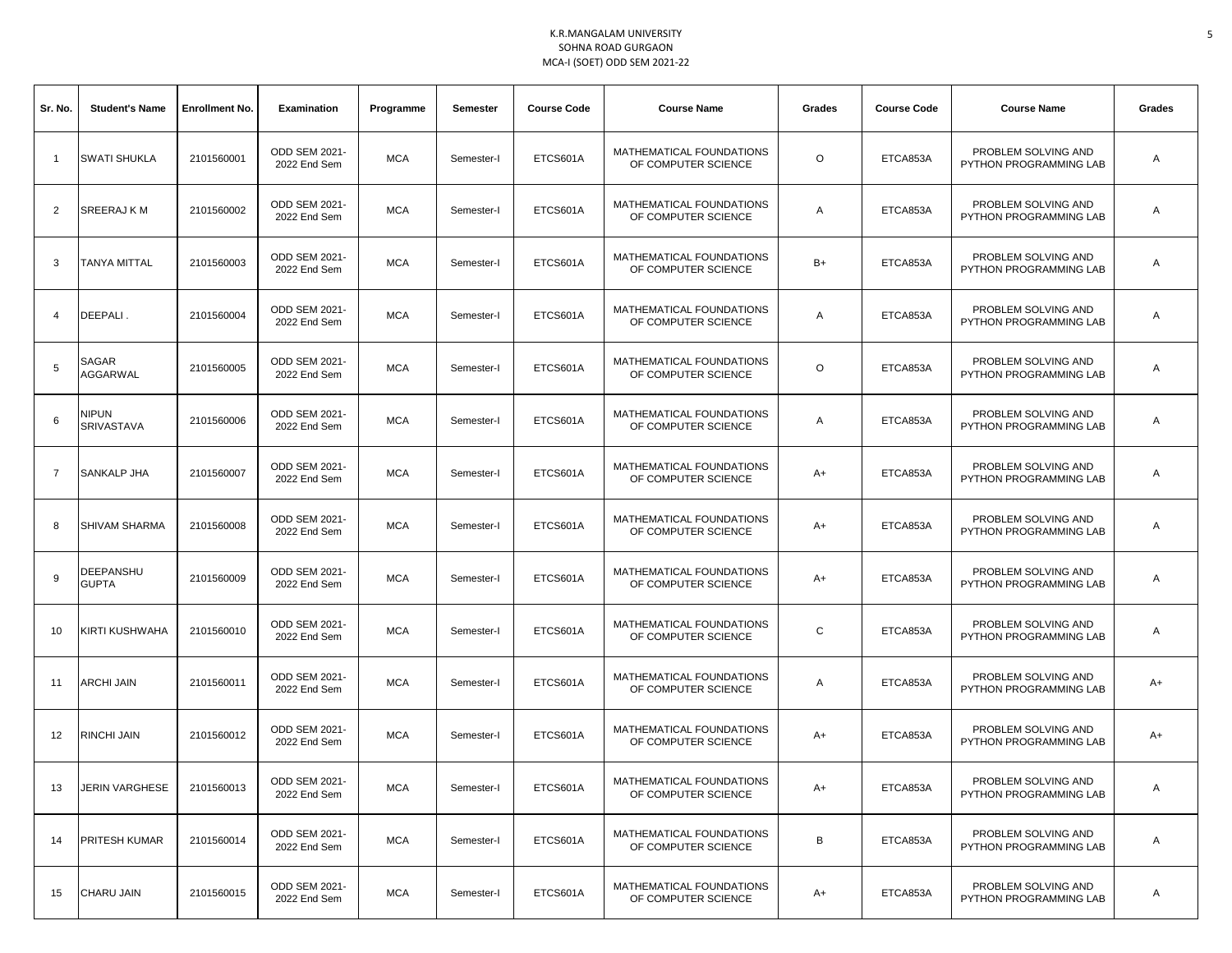| Sr. No. | <b>Student's Name</b> | <b>Enrollment No.</b> | <b>Examination</b>                   | Programme  | <b>Semester</b> | <b>Course Code</b> | <b>Course Name</b>                              | Grades  | <b>Course Code</b> | <b>Course Name</b>                            | Grades |
|---------|-----------------------|-----------------------|--------------------------------------|------------|-----------------|--------------------|-------------------------------------------------|---------|--------------------|-----------------------------------------------|--------|
| 16      | <b>SANSKAR TYAGI</b>  | 2101560016            | <b>ODD SEM 2021-</b><br>2022 End Sem | <b>MCA</b> | Semester-I      | ETCS601A           | MATHEMATICAL FOUNDATIONS<br>OF COMPUTER SCIENCE | $B+$    | ETCA853A           | PROBLEM SOLVING AND<br>PYTHON PROGRAMMING LAB | A      |
| 17      | <b>AMAR SINGH</b>     | 2101560017            | <b>ODD SEM 2021-</b><br>2022 End Sem | <b>MCA</b> | Semester-I      | ETCS601A           | MATHEMATICAL FOUNDATIONS<br>OF COMPUTER SCIENCE | $A+$    | ETCA853A           | PROBLEM SOLVING AND<br>PYTHON PROGRAMMING LAB | $A+$   |
| 18      | Devendra Kumar        | 2101560018            | <b>ODD SEM 2021-</b><br>2022 End Sem | <b>MCA</b> | Semester-I      | ETCS601A           | MATHEMATICAL FOUNDATIONS<br>OF COMPUTER SCIENCE | Α       | ETCA853A           | PROBLEM SOLVING AND<br>PYTHON PROGRAMMING LAB | A      |
| 19      | Apoorva Shaw          | 2101560019            | ODD SEM 2021-<br>2022 End Sem        | <b>MCA</b> | Semester-I      | ETCS601A           | MATHEMATICAL FOUNDATIONS<br>OF COMPUTER SCIENCE | $\circ$ | ETCA853A           | PROBLEM SOLVING AND<br>PYTHON PROGRAMMING LAB | Α      |
| 20      | <b>KAJAL</b> sehrawat | 2101560020            | <b>ODD SEM 2021-</b><br>2022 End Sem | <b>MCA</b> | Semester-I      | ETCS601A           | MATHEMATICAL FOUNDATIONS<br>OF COMPUTER SCIENCE | $A+$    | ETCA853A           | PROBLEM SOLVING AND<br>PYTHON PROGRAMMING LAB | Α      |
| 21      | Vipul kaushik         | 2101560021            | <b>ODD SEM 2021-</b><br>2022 End Sem | <b>MCA</b> | Semester-I      | ETCS601A           | MATHEMATICAL FOUNDATIONS<br>OF COMPUTER SCIENCE | Α       | ETCA853A           | PROBLEM SOLVING AND<br>PYTHON PROGRAMMING LAB | A+     |
| 22      | vinay saini           | 2101560022            | ODD SEM 2021-<br>2022 End Sem        | <b>MCA</b> | Semester-I      | ETCS601A           | MATHEMATICAL FOUNDATIONS<br>OF COMPUTER SCIENCE | Α       | ETCA853A           | PROBLEM SOLVING AND<br>PYTHON PROGRAMMING LAB | A+     |
| 23      | Akshay sharma         | 2101560023            | ODD SEM 2021-<br>2022 End Sem        | <b>MCA</b> | Semester-I      | ETCS601A           | MATHEMATICAL FOUNDATIONS<br>OF COMPUTER SCIENCE | A       | ETCA853A           | PROBLEM SOLVING AND<br>PYTHON PROGRAMMING LAB | Α      |
| 24      | Akash Kumar           | 2101560024            | <b>ODD SEM 2021-</b><br>2022 End Sem | <b>MCA</b> | Semester-I      | ETCS601A           | MATHEMATICAL FOUNDATIONS<br>OF COMPUTER SCIENCE | A       | ETCA853A           | PROBLEM SOLVING AND<br>PYTHON PROGRAMMING LAB | A      |
| 25      | Reshma Kumari         | 2101560025            | <b>ODD SEM 2021-</b><br>2022 End Sem | <b>MCA</b> | Semester-I      | ETCS601A           | MATHEMATICAL FOUNDATIONS<br>OF COMPUTER SCIENCE | A       | ETCA853A           | PROBLEM SOLVING AND<br>PYTHON PROGRAMMING LAB | Α      |
| 26      | <b>Dhruv Sharma</b>   | 2101560026            | ODD SEM 2021-<br>2022 End Sem        | <b>MCA</b> | Semester-I      | ETCS601A           | MATHEMATICAL FOUNDATIONS<br>OF COMPUTER SCIENCE | A       | ETCA853A           | PROBLEM SOLVING AND<br>PYTHON PROGRAMMING LAB | Α      |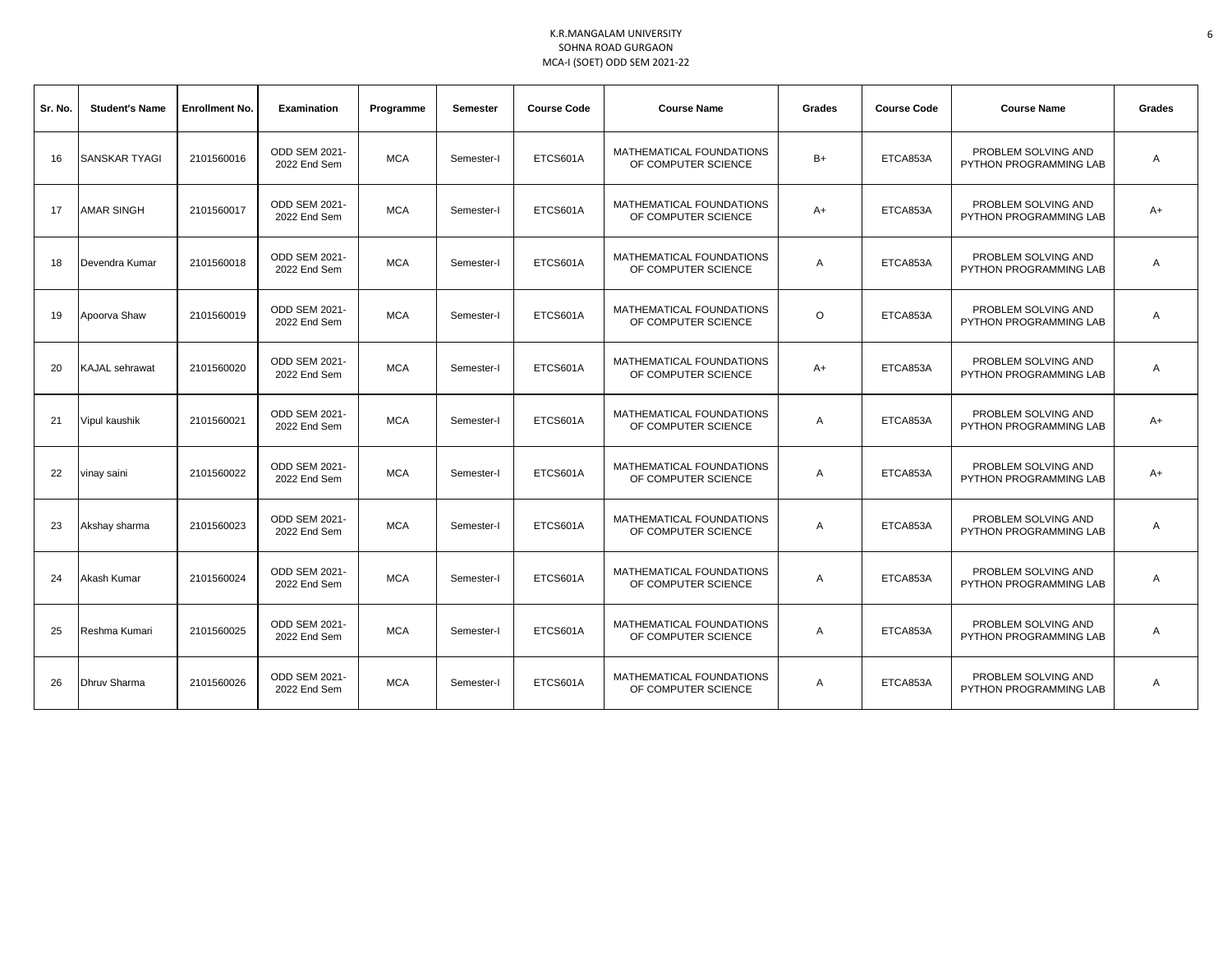| Sr. No.        | <b>Student's Name</b>      | <b>Enrollment No.</b> | <b>Examination</b>            | Programme  | Semester   | <b>Course Code</b> | <b>Course Name</b>                               | Grades | <b>Course Code</b> | <b>Course Name</b>                                  | Grades | Total<br><b>Credits</b> | Earned<br><b>Credits</b> | <b>SGPA</b> |
|----------------|----------------------------|-----------------------|-------------------------------|------------|------------|--------------------|--------------------------------------------------|--------|--------------------|-----------------------------------------------------|--------|-------------------------|--------------------------|-------------|
| $\overline{1}$ | <b>SWATI SHUKLA</b>        | 2101560001            | ODD SEM 2021-<br>2022 End Sem | <b>MCA</b> | Semester-I | ETCA801A           | PROBLEM SOLVING AND<br>PYTHON PROGRAMMING        | A      | ETCA852A           | DATA STRUCTURES AND<br><b>ALGORITHMS LAB</b>        | $A+$   | 22.                     | 22.                      | 8.96        |
| 2              | SREERAJ K M                | 2101560002            | ODD SEM 2021-<br>2022 End Sem | <b>MCA</b> | Semester-I | ETCA801A           | PROBLEM SOLVING AND<br>PYTHON PROGRAMMING        | $B+$   | ETCA852A           | DATA STRUCTURES AND<br><b>ALGORITHMS LAB</b>        | Α      | 22.                     | 22.                      | 7.23        |
| 3              | <b>TANYA MITTAL</b>        | 2101560003            | ODD SEM 2021-<br>2022 End Sem | <b>MCA</b> | Semester-I | ETCA801A           | PROBLEM SOLVING AND<br>PYTHON PROGRAMMING        | A      | ETCA852A           | DATA STRUCTURES AND<br><b>ALGORITHMS LAB</b>        | Α      | 22.                     | 22.                      | 7.41        |
| 4              | DEEPALI.                   | 2101560004            | ODD SEM 2021-<br>2022 End Sem | <b>MCA</b> | Semester-I | ETCA801A           | PROBLEM SOLVING AND<br>PYTHON PROGRAMMING        | A      | ETCA852A           | DATA STRUCTURES AND<br><b>ALGORITHMS LAB</b>        | $B+$   | 22.                     | 22.                      | 7.55        |
| 5              | SAGAR<br>AGGARWAL          | 2101560005            | ODD SEM 2021-<br>2022 End Sem | <b>MCA</b> | Semester-I | ETCA801A           | PROBLEM SOLVING AND<br>PYTHON PROGRAMMING        | Α      | ETCA852A           | DATA STRUCTURES AND<br><b>ALGORITHMS LAB</b>        | $B+$   | 22.                     | 22.                      | 8.69        |
| 6              | NIPUN<br><b>SRIVASTAVA</b> | 2101560006            | ODD SEM 2021-<br>2022 End Sem | <b>MCA</b> | Semester-I | ETCA801A           | PROBLEM SOLVING AND<br><b>PYTHON PROGRAMMING</b> | A      | ETCA852A           | DATA STRUCTURES AND<br><b>ALGORITHMS LAB</b>        | $A+$   | 22.                     | 22.                      | 7.96        |
| $\overline{7}$ | SANKALP JHA                | 2101560007            | ODD SEM 2021-<br>2022 End Sem | <b>MCA</b> | Semester-I | ETCA801A           | PROBLEM SOLVING AND<br>PYTHON PROGRAMMING        | A      | ETCA852A           | DATA STRUCTURES AND<br><b>ALGORITHMS LAB</b>        | $B+$   | 22.                     | 22.                      | 8.19        |
| 8              | <b>SHIVAM SHARMA</b>       | 2101560008            | ODD SEM 2021-<br>2022 End Sem | <b>MCA</b> | Semester-I | ETCA801A           | PROBLEM SOLVING AND<br>PYTHON PROGRAMMING        | A      | ETCA852A           | <b>DATA STRUCTURES AND</b><br><b>ALGORITHMS LAB</b> | Α      | 22.                     | 22.                      | 8.19        |
| 9              | DEEPANSHU<br><b>GUPTA</b>  | 2101560009            | ODD SEM 2021-<br>2022 End Sem | <b>MCA</b> | Semester-I | ETCA801A           | PROBLEM SOLVING AND<br>PYTHON PROGRAMMING        | A      | ETCA852A           | DATA STRUCTURES AND<br><b>ALGORITHMS LAB</b>        | Α      | 22.                     | 22.                      | 8.05        |
| 10             | KIRTI KUSHWAHA             | 2101560010            | ODD SEM 2021-<br>2022 End Sem | <b>MCA</b> | Semester-I | ETCA801A           | PROBLEM SOLVING AND<br>PYTHON PROGRAMMING        | $B+$   | ETCA852A           | DATA STRUCTURES AND<br><b>ALGORITHMS LAB</b>        | Α      | 22.                     | 22.                      | 6.64        |
| 11             | ARCHI JAIN                 | 2101560011            | ODD SEM 2021-<br>2022 End Sem | <b>MCA</b> | Semester-I | ETCA801A           | PROBLEM SOLVING AND<br>PYTHON PROGRAMMING        | A      | ETCA852A           | DATA STRUCTURES AND<br><b>ALGORITHMS LAB</b>        | Α      | 22.                     | 22.                      | 8.05        |
| 12             | RINCHI JAIN                | 2101560012            | ODD SEM 2021-<br>2022 End Sem | <b>MCA</b> | Semester-I | ETCA801A           | PROBLEM SOLVING AND<br>PYTHON PROGRAMMING        | A      | ETCA852A           | DATA STRUCTURES AND<br><b>ALGORITHMS LAB</b>        | Α      | 22.                     | 22.                      | 8.37        |
| 13             | <b>JERIN VARGHESE</b>      | 2101560013            | ODD SEM 2021-<br>2022 End Sem | <b>MCA</b> | Semester-I | ETCA801A           | PROBLEM SOLVING AND<br>PYTHON PROGRAMMING        | A      | ETCA852A           | DATA STRUCTURES AND<br><b>ALGORITHMS LAB</b>        | Α      | 22.                     | 22.                      | 8.37        |
| 14             | PRITESH KUMAR              | 2101560014            | ODD SEM 2021-<br>2022 End Sem | <b>MCA</b> | Semester-I | ETCA801A           | PROBLEM SOLVING AND<br>PYTHON PROGRAMMING        | A      | ETCA852A           | DATA STRUCTURES AND<br><b>ALGORITHMS LAB</b>        | A      | 22.                     | 22.                      | 7.23        |
| 15             | CHARU JAIN                 | 2101560015            | ODD SEM 2021-<br>2022 End Sem | <b>MCA</b> | Semester-I | ETCA801A           | PROBLEM SOLVING AND<br>PYTHON PROGRAMMING        | A+     | ETCA852A           | DATA STRUCTURES AND<br><b>ALGORITHMS LAB</b>        | Α      | 22.                     | 22.                      | 8.14        |